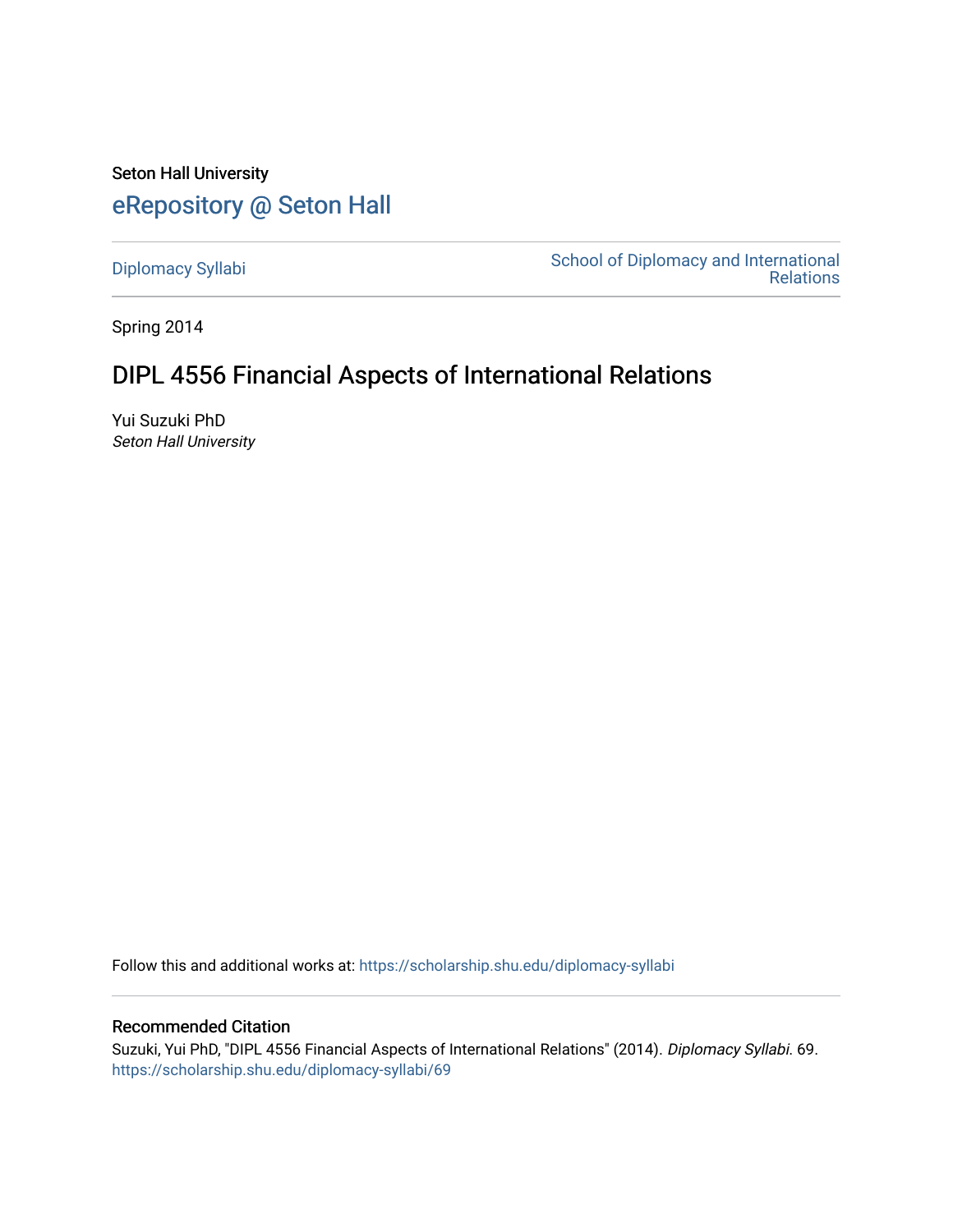# DIPL 4556: Financial Aspects of International Relations John C. Whitehead School of Diplomacy & International Relations Seton Hall University Spring 2014 Syllabus

## **Administrative Information**

| Tuesday/Thursday 2:00 am - 3:15 pm at Duffy Hall 82 (DIPL4556AA)<br>Schedule: |                                                                  |
|-------------------------------------------------------------------------------|------------------------------------------------------------------|
|                                                                               | Tuesday/Thursday 3:30 pm - 4:45 pm at Duffy Hall 82 (DIPL4556AB) |
| Instructor:                                                                   | Yui Suzuki                                                       |
| Office:                                                                       | McQuaid Hall 101C                                                |
| Office Hour:                                                                  | Tuesday/Thursday 12:30 pm-2pm or by appointment                  |
| E-mail Address:                                                               | Yui.Suzuki@shu.edu                                               |
| Grading:                                                                      | Attendance/Participation 10%; Midterm Exam 30%; Final Exam 60%   |

# **Course Description (Summary and Objectives):**

This course provides an overview of international financial economics and open economy macro. Topics include gains from financial integration, determinants of exchange rates, macroeconomic policy, exchange rate regime choice, and currency crisis. After taking this course, you will be familiar with the fundamental concepts and evolutions of debates surrounding financial aspect of international relations.

Besides providing a good knowledge of the subjects, I set a goal of building numeracy and critical thinking proficiencies in my teaching. The goal of academic education is to fully develop the students in terms of both knowledge and practical ability, and numeracy and critical thinking are indispensable in the context of the latter. For this end, I play up scholarly bases and rigorousness of discussion for academic courses. In economics, theories are presented by mathematical frameworks called theoretical models. Only with the language of mathematics, we can formulate relationships in a theory, elucidate assumptions and implications about complex subjects, and understand the mechanisms that the implications are derived with clarity, generality, rigor, and simplicity. Informal presentation only in words does not express them adequately and effectively. Therefore, I follow this norm in my teaching.

Specifically, I spend time in presenting careful and detailed introductions of the technical bases of important models. Then, I demonstrate how these models work and show how we can derive implications using various instruments including figure, table, graph, and algebra. This process affords competence in numerical calculation and graphical interpretation as well as the ability to evaluate quantitative information accurately. Furthermore, understanding or, at least, touching upon the rigor of the concepts and models helps students acquire the skill of critical thinking. To think critically is to think clearly and rationally about the subject matter under consideration. It starts by identifying assumptions required to derive conclusions, and then we analyze and evaluate their adequacy and appropriateness. I believe this process increases your analytical skills and paves the way for intellectual interaction in the real world.

#### **Course Prerequisites:**

This course requires good understanding of basic theories of micro and macro economics. Although I do not designate specific courses as prerequisites, it generally makes sense to take this course after you finish ECON 1402 and 1403 (Principles of Economics I and II). The theoretical models we will use are mathematical in nature, but most of them are quite simple understood graphically.

#### **Course Reading:**

I provide all the lecture notes (PowerPoint slides) throughout the course for your convenience. This is to encourage you to prepare for the classes and actively participate in the class discussions. Topics are largely in line with the required main textbook for this class: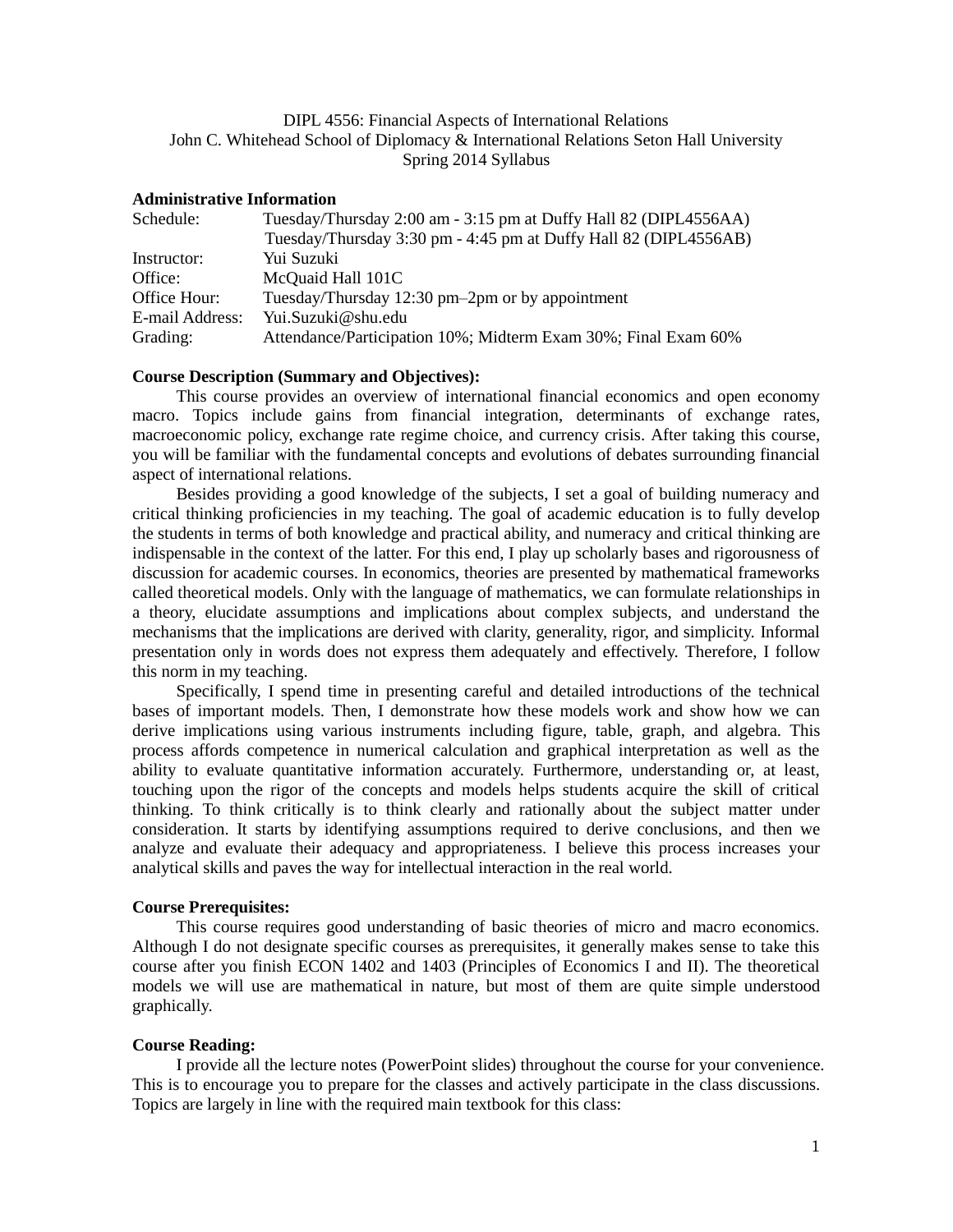Paul Krugman, Maurice Obstfeld, and Marc Melitz, International Economics: Theory and Policy, latest edition, Prentice Hall (ISBN-10: 0132146657).

Students may use earlier editions of the textbook (though be aware that chapter numbering may have changed across editions). This is a nice book providing both theory and its application to policy analysis. I assume that you read relevant chapters of the textbook before or after the class depending on your learning style. Remember that PowerPoint slides are not the substitute for the textbook reading.

# **Course Requirements:**

**Midterm and Final Exam**: Exams are in-class on March 6 (midterm exam) and May 1 (final exam). It is your responsibility to take these exams on the dates, and there is no make-up for the exams. Both are closed-book exams, but you may bring in a piece of letter size paper (I do not want you to spend time for rote memorization). Midterm exam covers first half of the course (slide (1) to (7)) and final exam covers entire course with more weights on the second half. If there is a dispute over the grade you receive on exams, I will be happy to reconsider your grade but I reserve the right to re-grade the entire exam.

**Class Participation**: Your attendance to all classes is mandatory. I take attendance and it determines 10% of course grade. Indeed, I believe that attending class means more than 10%. If you fail to attend class regularly, you will need to pay really high cost to catch up before exams. As a safety net for possible unavoidable absences, I will ignore first four absences in a semester (roughly once a month). Instead, I will not consider excuses for individual absences (so you do not need to e-mail me when you miss a class). I believe you are mature enough to plan ahead and manage your schedule by yourself. This rule does not apply to unforeseeable and unavoidable long absences from the university lasting more than weeks such as due to hospitalization. I will consider such excuse upon receiving appropriate documentation.

**Code of Conduct**: The usual rules of polite behavior apply—activities which disturb other students and instructor are not acceptable. This includes late arrival, early departure, and conversation during class. The use of computer and other electronic devices (e.g. ipod, ipad, cell phone…) is prohibited in this class. It is rude and disruptive to be checking your e-mail, surfing the web, or instant messaging when you are supposed to be participating in the class activities. You must turn off or mute these devices before the class starts. I reserve a right to regard those who fail to follow these rules as absences.

**Problem Set**: I provide problem sets. This is to support your studying and enhance your understanding of the course materials. I strongly encourage you to try these problem sets. If you submit your answer sheets, I am happy to grade them and discuss when needed.

## **E-mail and Office Hours:**

You are welcome to send an e-mail to me. Please make sure that the subject starts by course number (e.g. DIPL4556: question about UIP and CIP) so that I can distinguish your e-mail from spams. In general, I check my email regularly and try my best to reply within 24 hours. I may urge you to come to office hours when I find it more make sense to reply in face. Office hours are not simply "pro-forma"; personally, I get a lot more satisfaction out of teaching when I have a chance to talk to students. For you, office hours can be very useful to hash out specific questions; to clarify concepts that remain a bit hazy; and to discuss ideas for extending the material in class to what is going on in the world. If the scheduled times do not work, e-mail me and I'll be happy to set new ones.

# **Course Grade**:

I will reflect both absolute and relative evaluations in determining course grades. When I judge it necessary, I transform raw scores to curved scores for grading purpose using class averages and standard deviations (so it is relative evaluation). It is a statistical treatment, and so there is no discretion at individual level in this process. I usually set the average at 80 in undergraduate courses,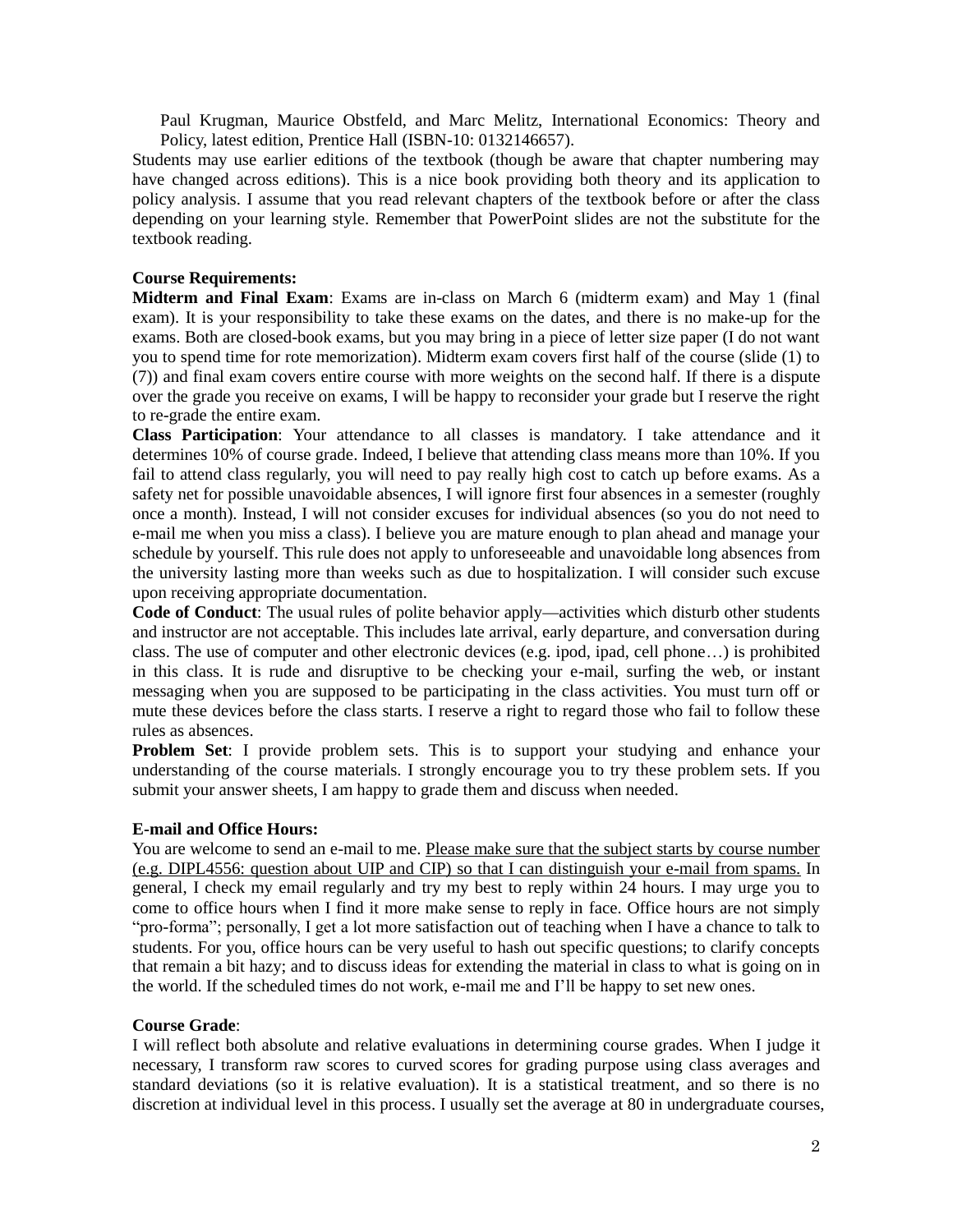however, it can be higher when entire class does well (so it is absolute evaluation).

1 be higher when entire class does well (so it is absolute evaluation).<br>
your curved score =  $\frac{10(your raw score - class average)}{class standard deviation} + 80$  (or higher) ass does well (so it is at<br>our raw score – class ave<br>class standard deviation − ntire class does well (so it is absolute evaluation<br>=  $\frac{10(your raw score - class average)}{class standard deviation} + 80 (or high)$ 

The course grade is assigned based on the weighted average of the (standardized) scores of the exams and class participation. Note that no opportunity to make up low score(s) in exams and/or attendance (e.g. report assignment; retest) will be provided. The cutoffs are as below. I reserve the right to lower the cutoffs but not to raise them.

# **Grading Scale:**<br>92%-100%: A

92%-100%: A 90%-91%: A 88%-89%: B + 82%-87%: B 80%-81%: B - 78%-79%: C 70%-71%: C 68%-69%: D + 60%-67%: D  $68\% - 69\% : D+$ 59%-: F

If you believe you need an accommodation for a disability, please let me know at your earliest convenience. As soon as you make me aware of your needs, we can work with the Office of Disability Support Service to determine appropriate accommodations. I will treat any information you provide as private and confidential.